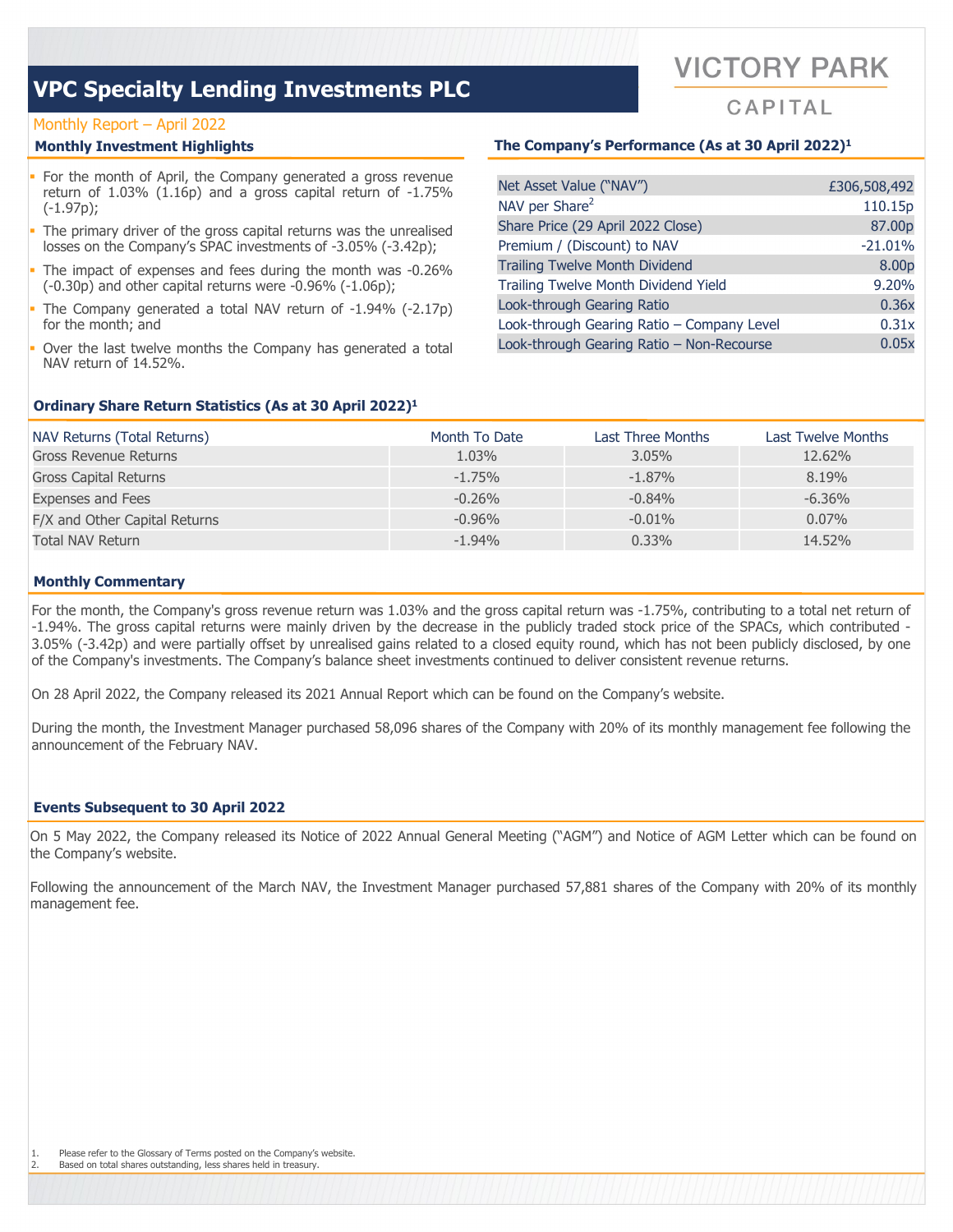**VICTORY PARK** CAPITAL

### Monthly Report – April 2022

#### **Ordinary Share Portfolio Composition (As at 30 April 2022)1**



#### **Ordinary Share Performance and Dividend Summary (As at 30 April 2022)1**

| <b>NAV Return</b>  | Jan      | Feb      | Mar       | Apr      | Mav      | Jun   | Jul      | Aua      | Sept  | Oct          | <b>Nov</b> | Dec | YTD.             |
|--------------------|----------|----------|-----------|----------|----------|-------|----------|----------|-------|--------------|------------|-----|------------------|
| 2022               | $-2.07%$ | $-0.26%$ | 2.54%     | $-1.94%$ |          |       |          |          |       |              |            |     | $-1.74%$         |
| 2021               | 7.14%    | 1.89%    | $-0.18%$  | $0.85\%$ | 1.03%    | 3.87% | $0.36\%$ | 3.89%    |       | 2.01% 14.44% | -4.78%     |     | $-3.97\%$ 27.60% |
| 2020               | 0.89%    | 0.08%    | $-3.55\%$ | 0.91%    | 1.26%    | 1.08% | 1.30%    | 1.25%    | 2.29% | 2.16%        | 1.73%      |     | 2.09% 11.12%     |
| 2019               | 0.58%    | 0.46%    | 0.73%     | $1.03\%$ | $0.56\%$ | 2.39% | 1.04%    | $0.84\%$ | 0.98% | 0.95%        | $0.96\%$   |     | $0.73\%$ 11.34%  |
| <b>Share Price</b> |          |          |           |          |          |       |          |          |       |              |            |     |                  |

| Performance <sup>4</sup> | Jan      | Feb      | Mar      | Apr                           | Mav          | Jun   | Jul          | Aua      | Sept  | Oct    | Nov             | Dec   | <b>YTD</b>   |
|--------------------------|----------|----------|----------|-------------------------------|--------------|-------|--------------|----------|-------|--------|-----------------|-------|--------------|
| 2022                     | 0.22%    | $-1.08%$ | $-1.75%$ | $-3.12%$                      |              |       |              |          |       |        |                 |       | $-5.64%$     |
| 2021                     | 9.78%    | 3.01%    | -5.84%   |                               | 2.63% -1.40% |       | -0.94% 5.71% | -2.82%   | 1.97% | 8.18%  | -3.36%          |       | 0.22% 17.15% |
| 2020                     | $3.32\%$ |          |          | -4.70% -29.87% -12.59% 35.81% |              | 2.96% | $0.00\%$     | $-5.15%$ | 2.24% |        | $0.00\%$ 12.19% | 9.61% | 0.64%        |
| 2019                     | 1.56%    | -0.77%   |          | -6.46% -1.38% -2.24%          |              | 3.44% | 8.03%        | -3.46%   | 5.44% | -4.53% | $0.00\%$        | 3.17% | 1.82%        |

| Dividend Per<br><b>Share</b> | Jan                      | Feb                      | Mar               | Apr                      | May               | Jun                      | Jul                      | Aug               | Sept                     | Oct                      | Nov               | Dec                      | YTD               |
|------------------------------|--------------------------|--------------------------|-------------------|--------------------------|-------------------|--------------------------|--------------------------|-------------------|--------------------------|--------------------------|-------------------|--------------------------|-------------------|
| 2022                         |                          |                          | 00 <sub>D</sub>   |                          |                   |                          |                          |                   |                          |                          |                   |                          | 2.00 <sub>p</sub> |
| 2021                         | $\overline{\phantom{a}}$ | $\overline{\phantom{a}}$ | 2.00 <sub>D</sub> | $\overline{\phantom{a}}$ | 2.00 <sub>p</sub> | $\overline{\phantom{a}}$ | $\overline{\phantom{a}}$ | 2.00 <sub>p</sub> | $\overline{\phantom{a}}$ | $\overline{\phantom{a}}$ | 2.00 <sub>p</sub> | ۰                        | 8.00p             |
| 2020                         |                          |                          | 2.00 <sub>D</sub> |                          | 2.00 <sub>D</sub> |                          |                          | 2.00 <sub>D</sub> |                          |                          | 2.00 <sub>D</sub> |                          | 8.00p             |
| 2019                         | $\overline{\phantom{a}}$ | $\overline{\phantom{a}}$ | 2.00 <sub>p</sub> | $\overline{\phantom{a}}$ | 2.00 <sub>p</sub> | $\overline{\phantom{a}}$ | $\overline{\phantom{0}}$ | 2.00 <sub>p</sub> | $\overline{\phantom{0}}$ | $\overline{\phantom{a}}$ | 2.00 <sub>p</sub> | $\overline{\phantom{a}}$ | 8.00p             |

1. Please refer to the Glossary of Terms posted on the Company's website.<br>2. Percentages calculated on a look-through basis to the Company's investe 2. Percentages calculated on a look-through basis to the Company's investee entities and SPVs.<br>3. Calculations using gross asset exposure and not reduced for gearing. Excludes cash.<br>4. Based on issue price of 100p.

Calculations using gross asset exposure and not reduced for gearing. Excludes cash.

Based on issue price of 100p.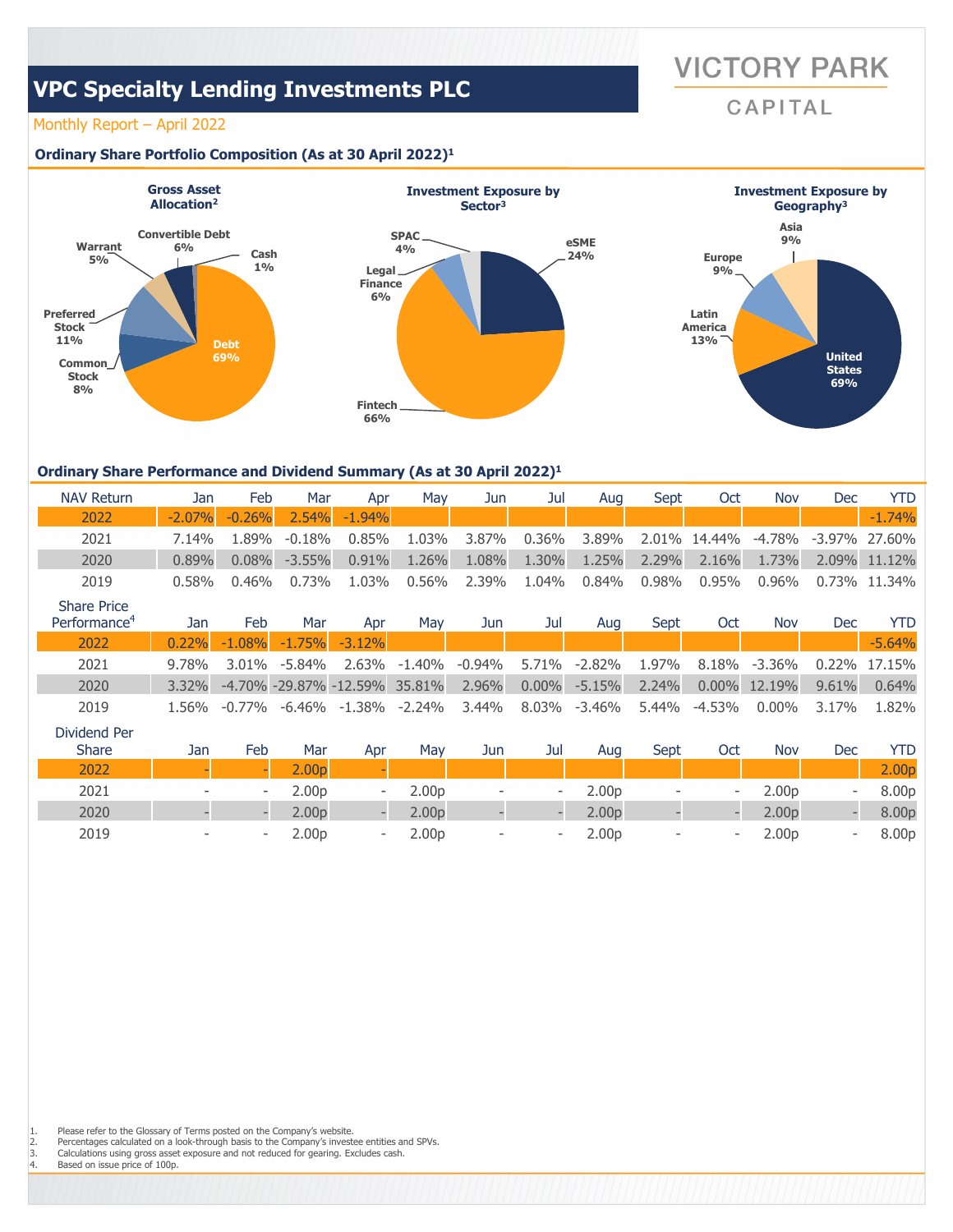### Monthly Report – April 2022

### **SPAC Summary (As at 30 April 2022)**

|                                  |                               | <b>VPC Impact</b> | <b>VPC Impact</b>                         |                       |              |
|----------------------------------|-------------------------------|-------------------|-------------------------------------------|-----------------------|--------------|
|                                  | <b>VPC Impact Acquisition</b> |                   | Acquisition Holdings Acquisition Holdings | JAR Sponsor, LLC (L&F |              |
|                                  | <b>Holdings</b>               |                   | Ш                                         | Acquisition Corp.)    | <b>Total</b> |
| <b>Current Investment Status</b> | Deal Completed                | Post-IPO          | Deal Completed                            | Deal Announced        |              |
| Target                           | Bakkt Holdings, LLC           |                   | Dave, Inc.                                | ZeroFox, Inc.         |              |
|                                  |                               |                   |                                           |                       |              |
| Total Value at 30 April          |                               |                   |                                           |                       |              |
| 2022                             | \$14,166,113                  | \$2,589,601       | \$2,655,673                               | \$963,059             | \$20,374,446 |
| Total Cost at 30 April           |                               |                   |                                           |                       |              |
| 2022                             | \$2,708,301                   | \$1,254,358       | \$1,247,795                               | \$168,051             | \$5,378,505  |

#### **Performance Fee Attribution (As at 30 April 2022)1**

| Month to Date (as a percentage of NAV)           | Revenue Return    | Capital Return    | Total Return      |
|--------------------------------------------------|-------------------|-------------------|-------------------|
| NAV Return before Performance Fee                | 0.73%             | $-2.70\%$         | $-1.97%$          |
| Performance Fee                                  | $0.03\%$          | $0.00\%$          | $0.03\%$          |
| Total Return                                     | $0.76\%$          | $-2.70\%$         | $-1.94%$          |
| Month to Date (pence per share)                  | Revenue Return    | Capital Return    | Total Return      |
| Return per Ordinary Share before Performance Fee | 0.83 <sub>p</sub> | $-3.03p$          | $-2.20p$          |
| Performance Fee                                  | 0.03 <sub>p</sub> | 0.00 <sub>p</sub> | 0.03 <sub>p</sub> |
| Total Return per Ordinary Share                  | 0.86 <sub>p</sub> | $-3.03p$          | $-2.17p$          |

### **Portfolio Statistics1,2**

|                                          | <b>Balance Sheet Loans</b> |
|------------------------------------------|----------------------------|
| Weighted Average Coupon                  | 10.75%                     |
| Weighted Average Remaining Life (months) | 24.76                      |

# **VICTORY PARK**

CAPITAL

3